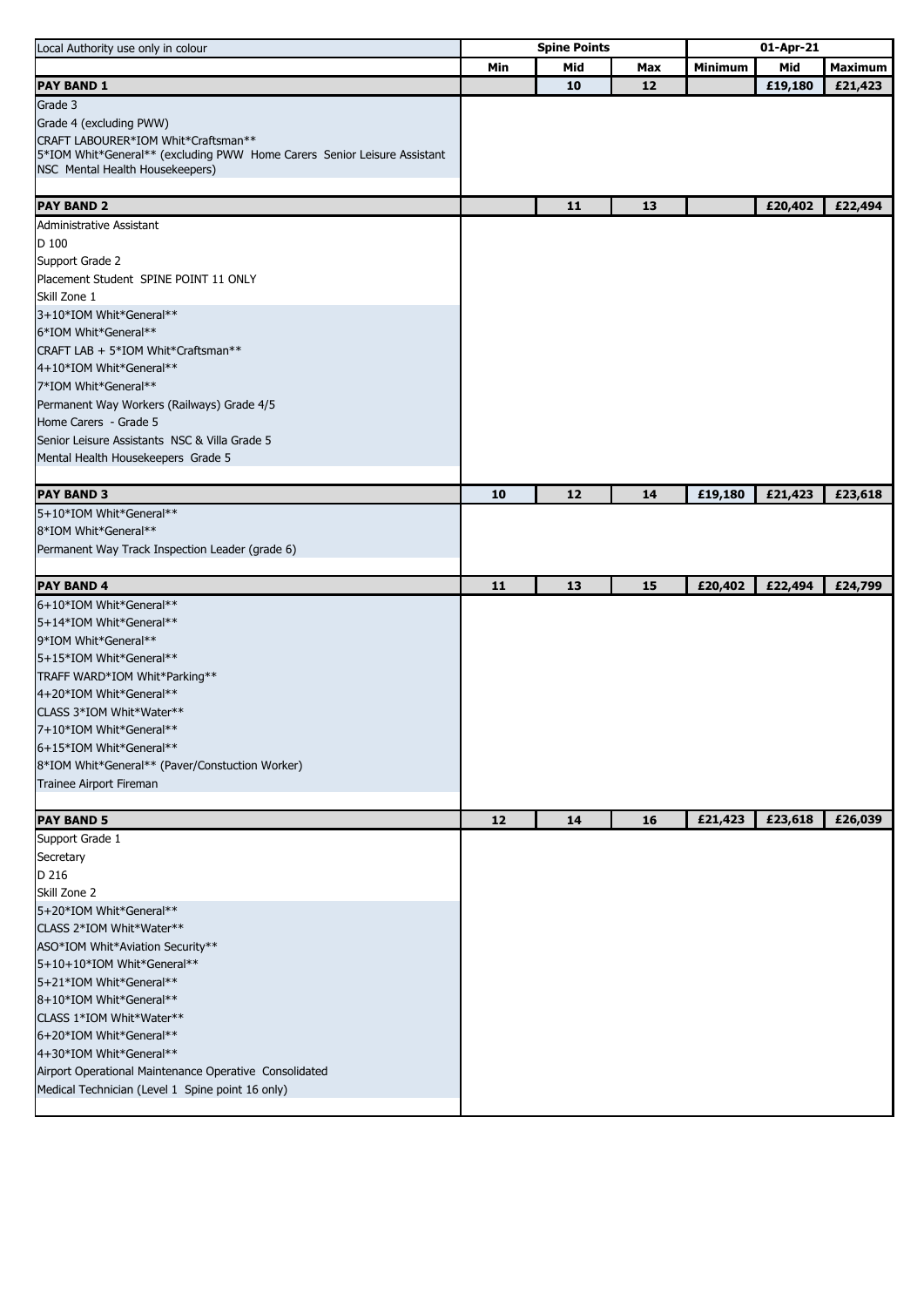| Local Authority use only in colour                                          | <b>Spine Points</b> |           |           | 01-Apr-21 |         |                |
|-----------------------------------------------------------------------------|---------------------|-----------|-----------|-----------|---------|----------------|
|                                                                             | Min                 | Mid       | Max       | Minimum   | Mid     | <b>Maximum</b> |
| <b>PAY BAND 6</b>                                                           | 13                  | 15        | 17        | £22,494   | £24,799 | £27,341        |
| D 202                                                                       |                     |           |           |           |         |                |
| B&CEA*IOM Whit*Craftsman**                                                  |                     |           |           |           |         |                |
| CRAFTSMAN*IOM Whit*Craftsman** excluding Railway Fitters (Public Transport) |                     |           |           |           |         |                |
| ENGC*IOM Whit*Craftsman**                                                   |                     |           |           |           |         |                |
| 4+20+10*IOM Whit*General**                                                  |                     |           |           |           |         |                |
| 7+20*IOM Whit*General**                                                     |                     |           |           |           |         |                |
| CLASS 1+5%*IOM Whit*Water**                                                 |                     |           |           |           |         |                |
| CRAFT LAB + 30*IOM Whit*Craftsman**                                         |                     |           |           |           |         |                |
| SOC CARE WORKER*IOM Whit*SCW**                                              |                     |           |           |           |         |                |
| 5+30*IOM Whit*General**                                                     |                     |           |           |           |         |                |
| 6+15+10*IOM Whit*General**                                                  |                     |           |           |           |         |                |
|                                                                             |                     |           |           |           |         |                |
| <b>PAY BAND 7</b>                                                           | 14                  | 16        | 18        | £23,618   | £26,039 | £28,489        |
| Administrative Officer<br>Trainee Analyst/Programmer                        |                     |           |           |           |         |                |
| D 200                                                                       |                     |           |           |           |         |                |
| D 205                                                                       |                     |           |           |           |         |                |
| D 206                                                                       |                     |           |           |           |         |                |
| D 207                                                                       |                     |           |           |           |         |                |
| Skill Zone 3                                                                |                     |           |           |           |         |                |
| 8+20*IOM Whit*General**                                                     |                     |           |           |           |         |                |
| 4+38*IOM Whit*General**                                                     |                     |           |           |           |         |                |
| CRAFTSMAN+10*IOM Whit*Craftsman**                                           |                     |           |           |           |         |                |
| 6+30*IOM Whit*General**                                                     |                     |           |           |           |         |                |
| CLASS 1 + 10%*IOM Whit*Water**                                              |                     |           |           |           |         |                |
| Railway Fitters (Craftsman)                                                 |                     |           |           |           |         |                |
| Traction & Rolling Stock Technician                                         |                     |           |           |           |         |                |
| Craftsman Electricians/Plumbers within Hospital                             |                     |           |           |           |         |                |
|                                                                             |                     |           |           |           |         |                |
| PAY BAND 7 39 Hours                                                         | 14(39hpw)           | 16(39hpw) | 18(39hpw) | £23,707   | £26,126 | £28,577        |
| D 181 Operational Support Grade (Prison)                                    |                     |           |           |           |         |                |
| <b>PAY BAND 8</b>                                                           | 15                  | 17        | 19        | £24,799   | £27,341 | £29,617        |
| Senior Secretary                                                            |                     |           |           |           |         |                |
| D 209                                                                       |                     |           |           |           |         |                |
| D 211                                                                       |                     |           |           |           |         |                |
| D 214                                                                       |                     |           |           |           |         |                |
| 9+20*IOM Whit*General**                                                     |                     |           |           |           |         |                |
| 5+38*IOM Whit*General**                                                     |                     |           |           |           |         |                |
| 7+30*IOM Whit*General**                                                     |                     |           |           |           |         |                |
| 6+20+15*IOM Whit*General**                                                  |                     |           |           |           |         |                |
| 6+38*IOM Whit*General**                                                     |                     |           |           |           |         |                |
| 5+10+30*IOM Whit*General**                                                  |                     |           |           |           |         |                |
| Harbour Keeper (Analogous Old Terms)                                        |                     |           |           |           |         |                |
| <b>PAY BAND 9</b>                                                           | 16                  | 18        | 20        | £26,039   | £28,489 | £30,910        |
| D 301                                                                       |                     |           |           |           |         |                |
| 8+30*IOM Whit*General**                                                     |                     |           |           |           |         |                |
| CRAFTSMAN+20*IOM Whit*Craftsman**                                           |                     |           |           |           |         |                |
| CLASS 1 + 20%*IOM Whit*Water**                                              |                     |           |           |           |         |                |
| CRAFT A*IOM Whit*Water**                                                    |                     |           |           |           |         |                |
| 7+38*IOM Whit*General**                                                     |                     |           |           |           |         |                |
| SEN SC WORKER*IOM Whit*SCW**                                                |                     |           |           |           |         |                |
| 9+30*IOM Whit*General**                                                     |                     |           |           |           |         |                |
| Airport Operational Maintenance Supervisor Consolidated                     |                     |           |           |           |         |                |
|                                                                             |                     |           |           |           |         |                |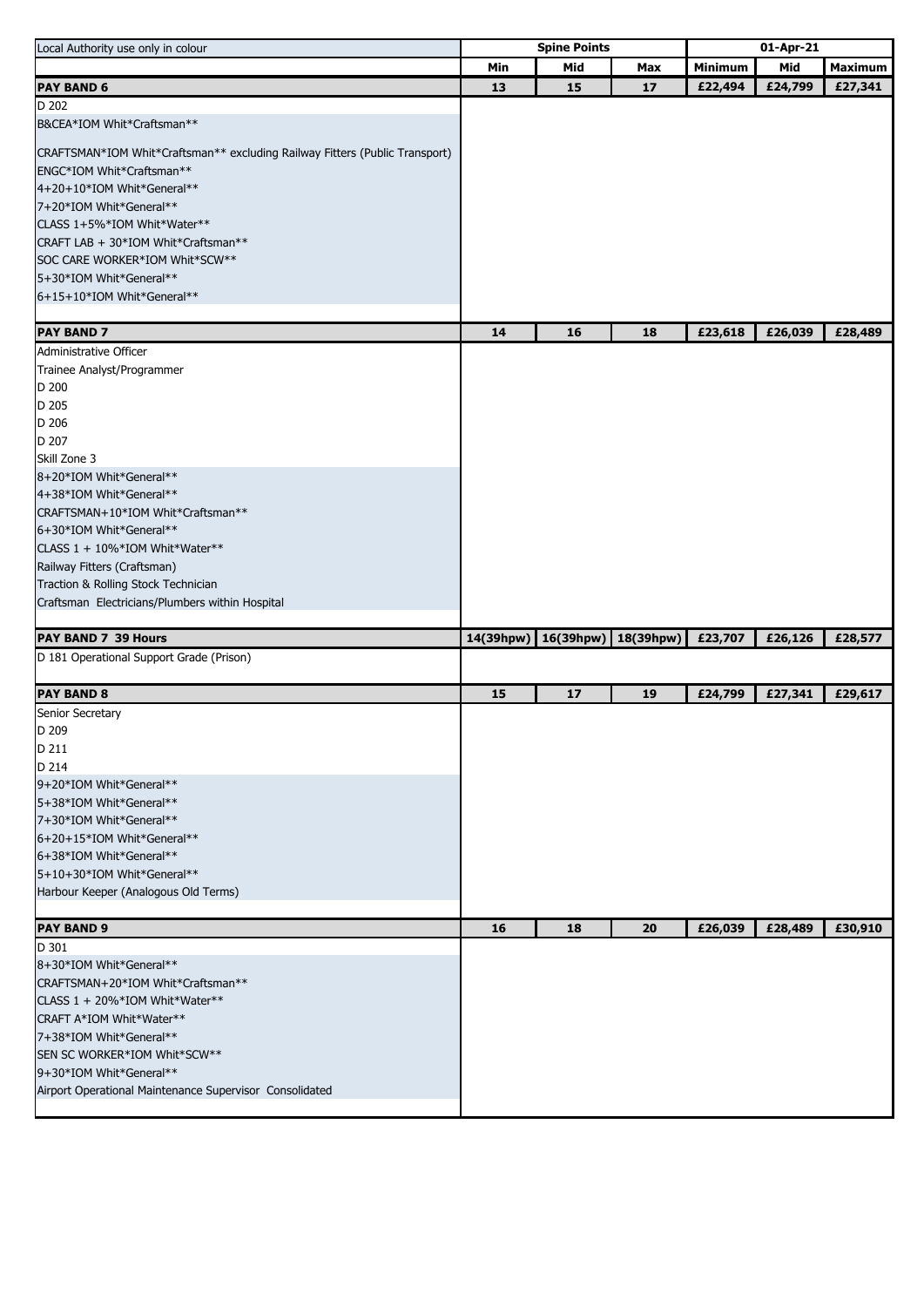| Local Authority use only in colour                                 | <b>Spine Points</b> |           |           | 01-Apr-21      |         |                |
|--------------------------------------------------------------------|---------------------|-----------|-----------|----------------|---------|----------------|
|                                                                    | Min                 | Mid       | Max       | <b>Minimum</b> | Mid     | <b>Maximum</b> |
| PAY BAND 10                                                        | 17                  | 19        | 21        | £27,341        | £29,617 | £32,204        |
| Support Manager 3                                                  |                     |           |           |                |         |                |
| D 215                                                              |                     |           |           |                |         |                |
| D 300 (Excluding ANC (MUA))                                        |                     |           |           |                |         |                |
| D 306                                                              |                     |           |           |                |         |                |
| Personal Secretary                                                 |                     |           |           |                |         |                |
| D 185 Firearms Instructor                                          |                     |           |           |                |         |                |
| Medical Technician (Levels 2, 3 & 4)                               |                     |           |           |                |         |                |
| Skill Zone 4                                                       |                     |           |           |                |         |                |
| CRAFTSMAN+10+13*IOM Whit*Craftsman**                               |                     |           |           |                |         |                |
| CRAFTSMAN+15+10*IOM Whit*Craftsman**                               |                     |           |           |                |         |                |
| 5+20+30*IOM Whit*General**                                         |                     |           |           |                |         |                |
| 6+38+10*IOM Whit*General**                                         |                     |           |           |                |         |                |
| CRAFTSMAN+30*IOM Whit*Craftsman**                                  |                     |           |           |                |         |                |
| 7+48*IOM Whit*General**                                            |                     |           |           |                |         |                |
| AIR DUTY OFF*IOM Whit*Aviation Security**                          |                     |           |           |                |         |                |
| PAY BAND 10 40 Hours                                               | 17(40hpw)           | 19(40hpw) | 21(40hpw) | £27,470        | £29,746 | £32,333        |
| D 183 ESJCR Operator (40 hours pw)                                 |                     |           |           |                |         |                |
|                                                                    |                     |           |           |                |         |                |
| <b>PAY BAND 11</b>                                                 | 18                  | 20        | 22        | £28,489        | £30,910 | £33,490        |
| D 302 Social Work Assistant                                        |                     |           |           |                |         |                |
| CRAFT TECH*IOM Whit*Water**                                        |                     |           |           |                |         |                |
| 7+10+38*IOM Whit*General**                                         |                     |           |           |                |         |                |
| 7+38+10*IOM Whit*General**                                         |                     |           |           |                |         |                |
| 6+58*IOM Whit*General**                                            |                     |           |           |                |         |                |
| 4+20+10+30*IOM Whit*General**                                      |                     |           |           |                |         |                |
| Railway Fitter (CRAFTSMAN+20)                                      |                     |           |           |                |         |                |
|                                                                    |                     |           |           |                |         |                |
| <b>PAY BAND 12</b>                                                 | 19                  | 21        | 23        | £29,617        | £32,204 | £34,786        |
| D 309 Family Support Worker                                        |                     |           |           |                |         |                |
| CRAFTSMAN+38*IOM Whit*Craftsman**                                  |                     |           |           |                |         |                |
| 7+58*IOM Whit*General**                                            |                     |           |           |                |         |                |
| CLASS 1 + 38*IOM Whit*Water**<br>CRAFTSMAN+40*IOM Whit*Craftsman** |                     |           |           |                |         |                |
| MARINEBC+40*IOM Whit***                                            |                     |           |           |                |         |                |
| 6+20+38*IOM Whit*General**                                         |                     |           |           |                |         |                |
|                                                                    |                     |           |           |                |         |                |
| <b>PAY BAND 13</b>                                                 | 20                  | 22        | 24        | £30,910        | £33,490 | £36,113        |
| <b>Executive Officer</b>                                           |                     |           |           |                |         |                |
| D 185 Public Transport Supervisor (Analogous)                      |                     |           |           |                |         |                |
| D 400 excluding specialised GTS posts                              |                     |           |           |                |         |                |
| Support Manager 2                                                  |                     |           |           |                |         |                |
| Skill Zone 5                                                       |                     |           |           |                |         |                |
| Craftsman+10+30*IOM Whit*Craftsman**                               |                     |           |           |                |         |                |
| D 310 Area Network Controller (ANC) MUA Only                       |                     |           |           |                |         |                |
| PAY BAND 14                                                        | 21                  | 23        | 25        | £32,204        | £34,786 | £37,494        |
| $D$ 401                                                            |                     |           |           |                |         |                |
| CRAFTSMAN+50*IOM Whit*Craftsman**                                  |                     |           |           |                |         |                |
|                                                                    |                     |           |           |                |         |                |
| PAY BAND 14 39 Hours                                               | 21(39hpw)           | 23(39hpw) | 25(39hpw) | £32,290        | £34,872 | £37,580        |
| D 281 (39 hours pw) Prison Officer                                 |                     |           |           |                |         |                |
|                                                                    |                     |           |           |                |         |                |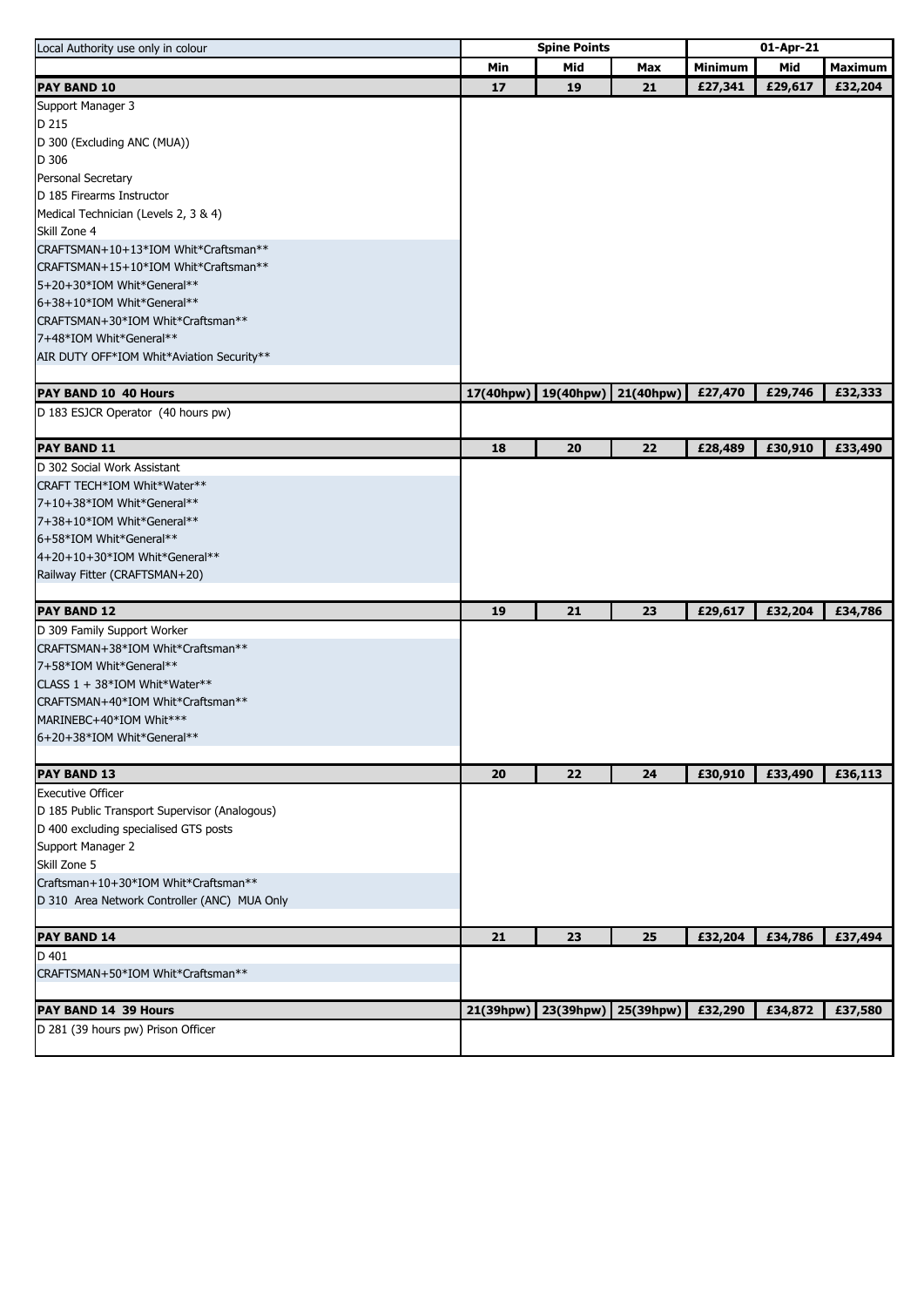| Local Authority use only in colour                                   | <b>Spine Points</b> |           |           | 01-Apr-21      |         |                |
|----------------------------------------------------------------------|---------------------|-----------|-----------|----------------|---------|----------------|
|                                                                      | Min                 | Mid       | Max       | <b>Minimum</b> | Mid     | <b>Maximum</b> |
| <b>PAY BAND 15</b>                                                   | 22                  | 24        | 26        | £33,490        | £36,113 | £38,931        |
| D 402 Senior Family Support Worker                                   |                     |           |           |                |         |                |
| D 405                                                                |                     |           |           |                |         |                |
| D 407                                                                |                     |           |           |                |         |                |
| D 319 Government House Chef                                          |                     |           |           |                |         |                |
| D 413 Supervising Vehicle Examiner                                   |                     |           |           |                |         |                |
| 6+20+10+38*IOM Whit*General**                                        |                     |           |           |                |         |                |
| CRAFT TECH+20%*IOM Whit*Water**                                      |                     |           |           |                |         |                |
| AF*IOM Whit*Airport Fire**                                           |                     |           |           |                |         |                |
| Railway Fitter (CRAFTSMAN+38)                                        |                     |           |           |                |         |                |
|                                                                      |                     |           |           |                |         |                |
| <b>PAY BAND 16</b>                                                   | 23                  | 25        | 27        | £34,786        | £37,494 | £40,424        |
| D 409                                                                |                     |           |           |                |         |                |
| D 417 Specialised GTS posts only                                     |                     |           |           |                |         |                |
| D 421 Assistant Traction & Rolling Stock Manager                     |                     |           |           |                |         |                |
|                                                                      |                     |           |           |                |         |                |
| D 422 Assistant Permanent Way Manager                                |                     |           |           |                |         |                |
| D 424 Fleet Procurement & Contracts Manager                          |                     |           |           |                |         |                |
| Permanent Way Team Leader CRAFTSMAN+38+5                             |                     |           |           |                |         |                |
|                                                                      |                     |           |           |                |         |                |
| PAY BAND 16 40 Hours*                                                | 23(40hpw)           | 25(40hpw) | 27(40hpw) | £34,915        | £37,623 | £40,553        |
| D 217 ESJCR Supervisor (40 hours pw)                                 |                     |           |           |                |         |                |
|                                                                      |                     |           |           |                |         |                |
| <b>PAY BAND 17</b>                                                   | 24                  | 26        | 28        | £36,113        | £38,931 | £41,978        |
| D 418 Civil Engineers Highways Only                                  |                     |           |           |                |         |                |
| D 415                                                                |                     |           |           |                |         |                |
| D 419 CWAN Coordinator (formerly D503 regraded as part of SW review) |                     |           |           |                |         |                |
| D 425 Social Worker Newly Qualified                                  |                     |           |           |                |         |                |
| CRAFT A + 38%*IOM Whit*Water**                                       |                     |           |           |                |         |                |
|                                                                      |                     |           |           |                |         |                |
| <b>PAY BAND 18</b>                                                   | 25                  | 27        | 29        | £37,494        | £40,424 | £43,592        |
|                                                                      |                     |           |           |                |         |                |
|                                                                      |                     |           |           |                |         |                |
| <b>PAY BAND 19</b>                                                   | 26                  | 28        | 30        | £38,931        | £41,978 | £45,281        |
| <b>HEO</b>                                                           |                     |           |           |                |         |                |
|                                                                      |                     |           |           |                |         |                |
| D 500                                                                |                     |           |           |                |         |                |
| D 510 ESJCR Operational Manager                                      |                     |           |           |                |         |                |
| D 502                                                                |                     |           |           |                |         |                |
| D 423 Assistant H&S Advisor                                          |                     |           |           |                |         |                |
| CRAFTSMAN+45+20*IOM Whit*Craftsman**                                 |                     |           |           |                |         |                |
|                                                                      |                     |           |           |                |         |                |
| PAY BAND 19 39 Hours*                                                | 26(39hpw)           | 28(39hpw) | 30(39hpw) | £39,018        | £42,067 | £45,369        |
| D 382 Senior Prison Officer (39 hours pw)                            |                     |           |           |                |         |                |
| D 385 Dog Handling Instructor (39 hours pw)                          |                     |           |           |                |         |                |
|                                                                      |                     |           |           |                |         |                |
| <b>PAY BAND 20</b>                                                   | 27                  | 29        | 31        | £40,424        | £43,592 | £47,019        |
| D 508 Ship Surveyor                                                  |                     |           |           |                |         |                |
| LAF*IOM Whit*Airport Fire**                                          |                     |           |           |                |         |                |
|                                                                      |                     |           |           |                |         |                |
| <b>PAY BAND 21</b>                                                   | 28                  | 30        | 32        | £41,978        | £45,281 | £48,842        |
| D 520 Social Worker                                                  |                     |           |           |                |         |                |
| D 514 Probation Officer                                              |                     |           |           |                |         |                |
|                                                                      |                     |           |           |                |         |                |
| D 515 Health and Safety Adviser                                      |                     |           |           |                |         |                |
| D 516 Specialised GTS posts only                                     |                     |           |           |                |         |                |
| D 504 excluding Social Work Posts                                    |                     |           |           |                |         |                |
| D 531 HR Adviser                                                     |                     |           |           |                |         |                |
| D 532 H&C Transformation HEO                                         |                     |           |           |                |         |                |
| D 540 Senior Highways Engineer                                       |                     |           |           |                |         |                |
| CRAFTSMAN+45+38*IOM Whit*Craftsman**                                 |                     |           |           |                |         |                |
|                                                                      |                     |           |           |                |         |                |
| <b>PAY BAND 22</b>                                                   | 29                  | 31        | 33        | £43,592        | £47,019 | £50,732        |
| D 505                                                                |                     |           |           |                |         |                |
| D 601                                                                |                     |           |           |                |         |                |
|                                                                      |                     |           |           |                |         |                |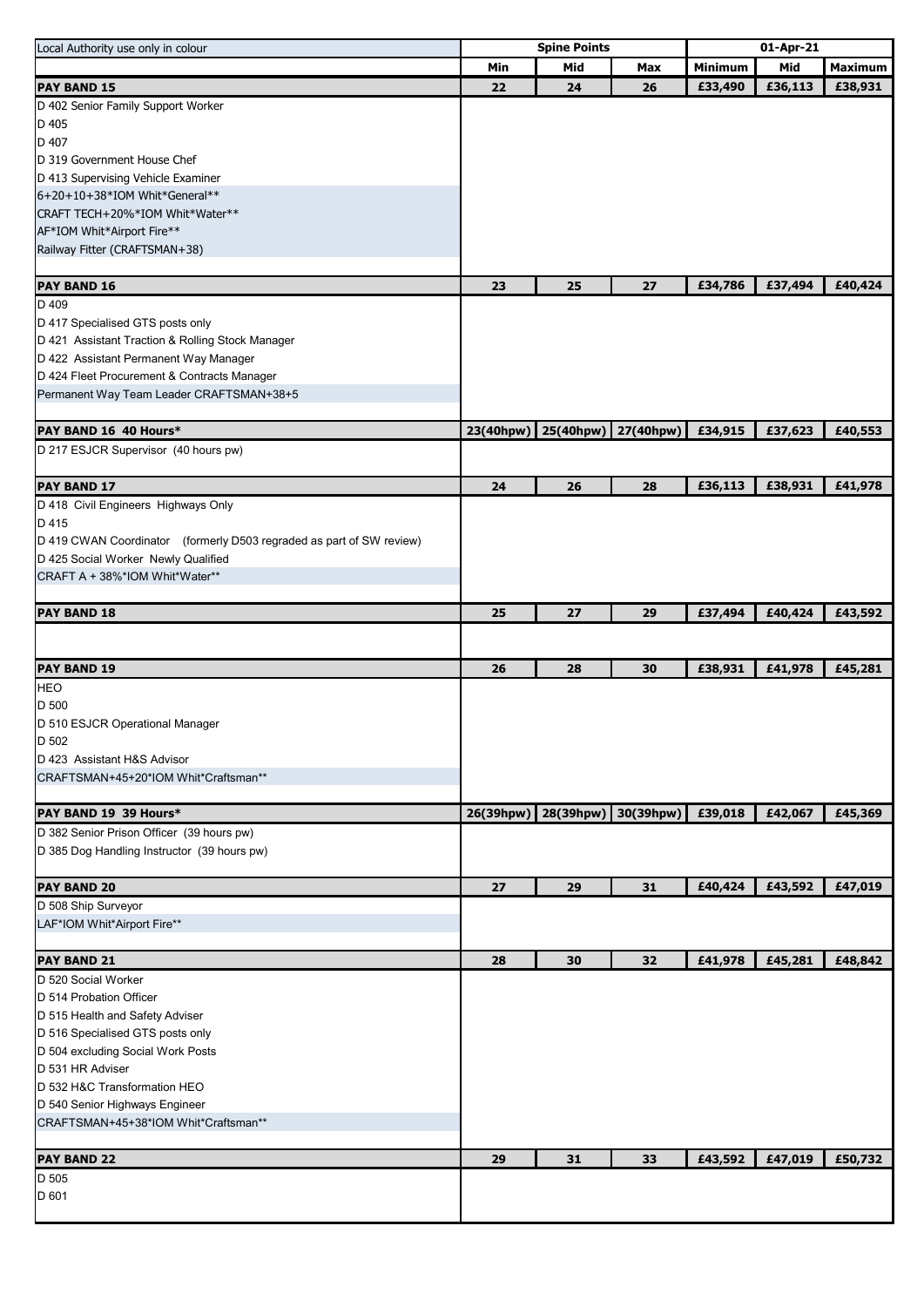| Local Authority use only in colour                                     | <b>Spine Points</b> |                       |            | 01-Apr-21      |         |                |
|------------------------------------------------------------------------|---------------------|-----------------------|------------|----------------|---------|----------------|
|                                                                        | Min                 | Mid                   | Max        | <b>Minimum</b> | Mid     | <b>Maximum</b> |
| <b>PAY BAND 23</b>                                                     | 30                  | 32                    | 34         | £45,281        | £48,842 | £52,698        |
| D 425 Manager CWAN                                                     |                     |                       |            |                |         |                |
| D 517 Community Rehabilitation Manager                                 |                     |                       |            |                |         |                |
| D 518 Social Work Senior Practitioner                                  |                     |                       |            |                |         |                |
| D 511 Government Vet                                                   |                     |                       |            |                |         |                |
| D 509 Educational Psychologist                                         |                     |                       |            |                |         |                |
| D 533 Senior HRA                                                       |                     |                       |            |                |         |                |
| D 522 Senior Practitioner - Probation                                  | 30 - Entry          |                       | 34 - Fully |                |         |                |
| D 523 Health and Safety Inspector (see note)                           | Level               | 32 - Advisor<br>Level | Qualified  |                |         |                |
|                                                                        |                     |                       |            |                |         |                |
| PAY BAND 23 39 Hours*                                                  | 30(39hpw)           | 32(39hpw)             | 34(39hpw)  | £45,369        | £48,930 | £52,786        |
| D 481 (39 hours pw) Principal Prison Officer                           |                     |                       |            |                |         |                |
|                                                                        |                     |                       |            |                |         |                |
| <b>PAY BAND 24</b>                                                     | 31                  | 33                    | 35         | £47,019        | £50,732 | £54,747        |
| D 521 Duty Social Worker                                               |                     |                       |            |                |         |                |
| D 530 Plant & Engineering Manager                                      |                     |                       |            |                |         |                |
| D 512 Senior Environmental Health Officer                              |                     |                       |            |                |         |                |
| ELC*IOM Whit*Craftsman**                                               |                     |                       |            |                |         |                |
|                                                                        |                     |                       |            |                |         |                |
| <b>PAY BAND 25</b>                                                     | 32                  | 34                    | 36         | £48,842        | £52,698 | £56,875        |
| <b>SEO</b>                                                             |                     |                       |            |                |         |                |
| D 600                                                                  |                     |                       |            |                |         |                |
| D 506 Senior Social Worker                                             |                     |                       |            |                |         |                |
| D 519 Legal Officer (Commercial)                                       |                     |                       |            |                |         |                |
| D 513 Policy & Legislation Manager Social Security                     |                     |                       |            |                |         |                |
| D 613 Senior Ship Surveyor                                             |                     |                       |            |                |         |                |
| D 605                                                                  |                     |                       |            |                |         |                |
| D 615 Senior Educational Psych                                         |                     |                       |            |                |         |                |
| D 525 Traction & Rolling Stock Manager                                 |                     |                       |            |                |         |                |
| D 526 IT Developer Business Support                                    |                     |                       |            |                |         |                |
| D 535 Food Business Development Manager                                |                     |                       |            |                |         |                |
| <b>PAY BAND 26</b>                                                     | 33                  | 35                    | 37         | £50,732        | £54,747 | £59,088        |
|                                                                        |                     |                       |            |                |         |                |
| <b>PAY BAND 27</b>                                                     | 34                  | 36                    | 38         | £52,698        | £56,875 | £61,388        |
| D 611 (Team Manager Social Work)                                       |                     |                       |            |                |         |                |
| D 537 C&F Team Manager                                                 |                     |                       |            |                |         |                |
|                                                                        |                     |                       |            |                |         |                |
| <b>PAY BAND 28</b>                                                     | 35                  | 37                    | 39         | £54,747        | £59,088 | £63,776        |
| D 681                                                                  |                     |                       |            |                |         |                |
| D 620 Head of Health, Safety & Welfare                                 |                     |                       |            |                |         |                |
| D 621 HR Business Partner                                              |                     |                       |            |                |         |                |
| D 622 Heathcare Engineering Manager                                    |                     |                       |            |                |         |                |
|                                                                        |                     |                       |            |                |         |                |
| <b>PAY BAND 29</b>                                                     | 36                  | 38                    | 40         | £56,875        | £61,388 | £66,261        |
| D 612 Principal Social Worker                                          |                     |                       |            |                |         |                |
| D 616 Principal Educational Psychologist                               |                     |                       |            |                |         |                |
| D 614 Ops Manager FIU (Analogous)                                      |                     |                       |            |                |         |                |
| D 706 Head of Commercial and Business Enterprise                       |                     |                       |            |                |         |                |
| D 709                                                                  |                     |                       |            |                |         |                |
|                                                                        |                     |                       |            |                |         |                |
| <b>PAY BAND 30</b>                                                     | 37                  | 39                    | 41         | £59,088        | £63,776 | £68,853        |
| D 682 Deputy Prison Governor                                           |                     |                       |            |                |         |                |
| D 710                                                                  |                     |                       |            |                |         |                |
| PAY BAND 31                                                            | 38                  | 40                    | 42         | £61,388        | £66,261 | £71,542        |
| OS7 / D 700                                                            |                     |                       |            |                |         |                |
| D 713                                                                  |                     |                       |            |                |         |                |
| RFSM (Senior Airport Fire Officer)                                     |                     |                       |            |                |         |                |
| D 618 Head of Contracts & Business Ops Social Care Children & Families |                     |                       |            |                |         |                |
|                                                                        |                     |                       |            |                |         |                |